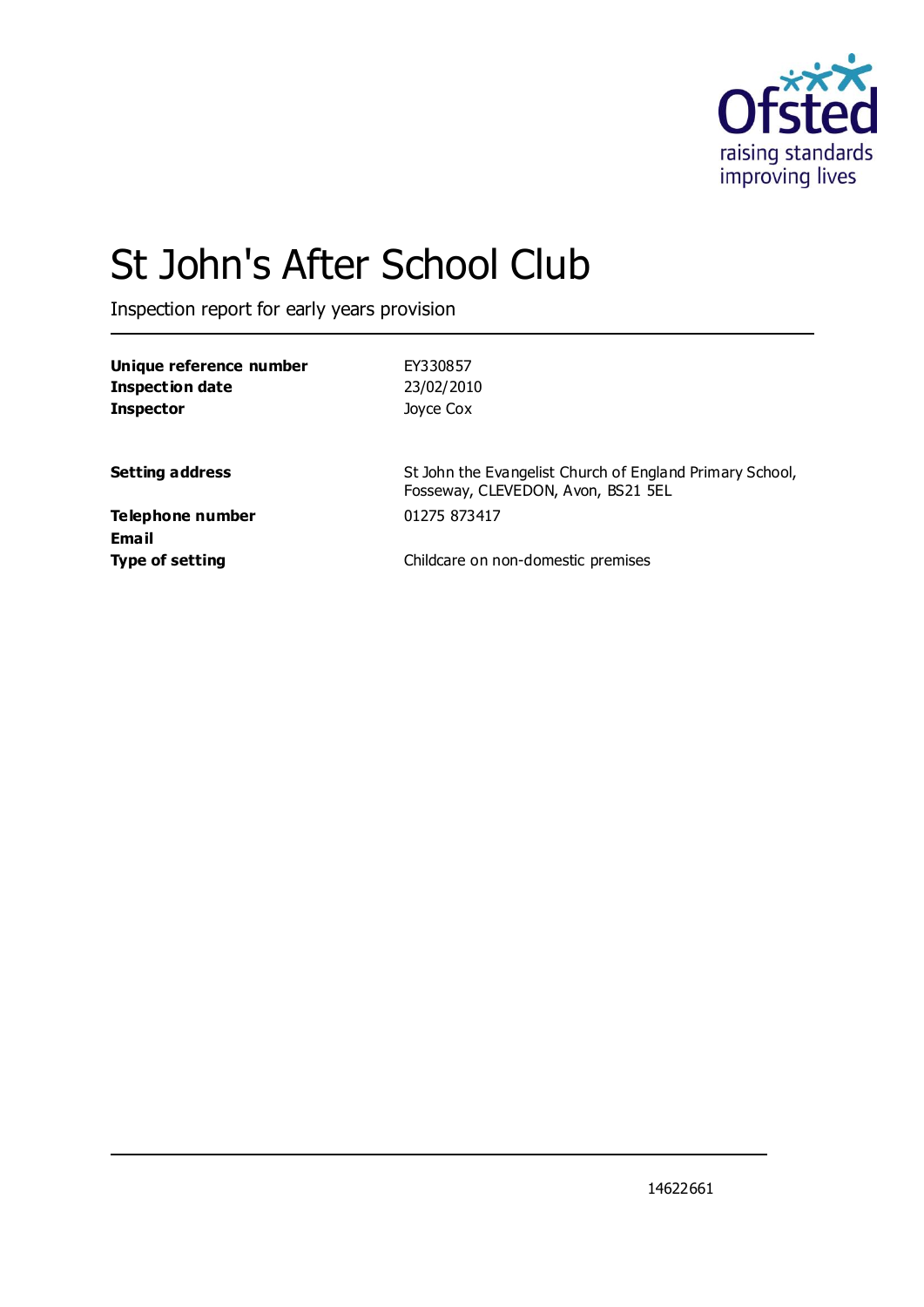The Office for Standards in Education, Children's Services and Skills (Ofsted) regulates and inspects to achieve excellence in the care of children and young people, and in education and skills for learners of all ages. It regulates and inspects childcare and children's social care, and inspects the Children and Family Court Advisory Support Service (Cafcass), schools, colleges, initial teacher training, work-based learning and skills training, adult and community learning, and education and training in prisons and other secure establishments. It rates council children's services, and inspects services for looked after children, safeguarding and child protection.

If you would like a copy of this document in a different format, such as large print or Braille, please telephone 0300 123 1231, or email enquiries@ofsted.gov.uk.

You may copy all or parts of this document for non-commercial educational purposes, as long as you give details of the source and date of publication and do not alter the information in any way.

Royal Exchange Buildings St Ann's Square Manchester M2 7LA

T: 0300 123 1231 Textphone: 0161 618 8524 E: enquiries@ofsted.gov.uk W: [www.ofsted.gov.uk](http://www.ofsted.gov.uk/)

© Crown copyright 2009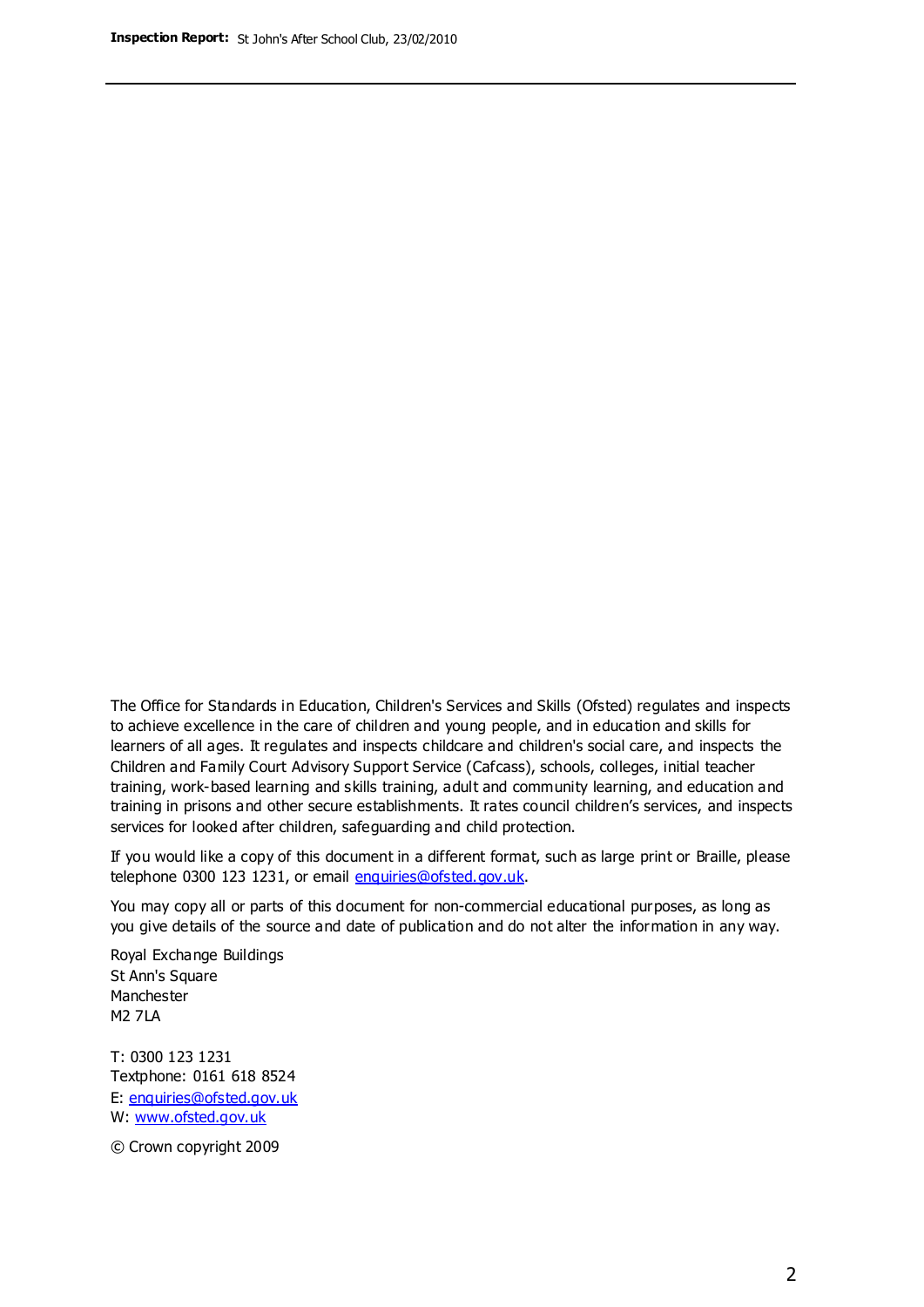### **Introduction**

This inspection was carried out by Ofsted under Sections 49 and 50 of the Childcare Act 2006 on the quality and standards of the registered early years provision. 'Early years provision' refers to provision regulated by Ofsted for children from birth to 31 August following their fifth birthday (the early years age group). The registered person must ensure that this provision complies with the statutory framework for children's learning, development and welfare, known as the *Early* Years Foundation Stage.

The provider must provide a copy of this report to all parents with children at the setting where reasonably practicable. The provider must provide a copy of the report to any other person who asks for one, but may charge a fee for this service (The Childcare (Inspection) Regulations 2008 regulations 9 and 10).

Children only attend this setting before and/or after the school day and/or during the school holidays. The judgements in this report reflect the quality of early years provision offered to children during those periods.

The setting also makes provision for children older than the early years age group which is registered on the voluntary and/or compulsory part(s) of the Childcare Register. This report does not include an evaluation of that provision, but a comment about compliance with the requirements of the Childcare Register is included in Annex B.

Please see our website for more information about each childcare provider. We publish inspection reports, conditions of registration and details of complaints we receive where we or the provider take action to meet the requirements of registration.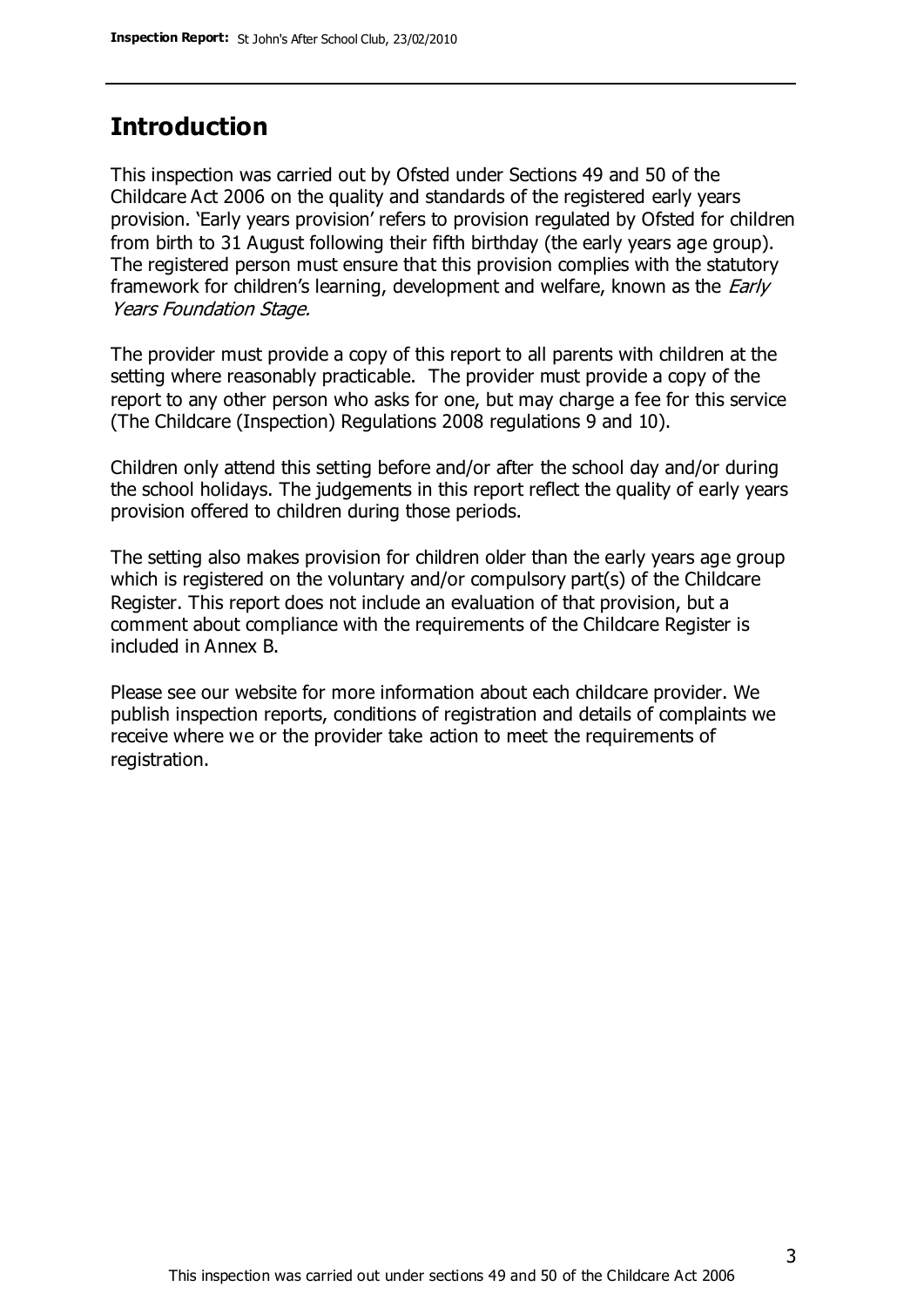## **Description of the setting**

St John's After School Club was registered in 2006. It is situated in Clevedon, North Somerset and provides out of school care for children attending St John the Evangelist Church of England Primary School. It is based in designated areas within the school and there is an enclosed outside play space. The club is registered on the Early Years Register and both the voluntary and compulsory parts of the Childcare Register to care for up to 16 children. There are currently 67 children on roll; four of whom are in the early years age range. The club is open from Monday to Thursday from 3.15pm to 6.00pm term time only. All staff have appropriate childcare qualifications. There are currently no children with special educational needs and/or disabilities attending the club.

The setting receives support from the local authority and financial support from a firm of solicitors.

## **The overall effectiveness of the early years provision**

Overall the quality of the provision is good.

This is a good after school club which has many outstanding features. The dedicated staff team have a very good understanding of children's individual needs through an excellent partnership with parents and consequently promote children's learning and welfare extremely successfully. The club is an inclusive setting and provides well for the learning and development needs of all children. Considerable improvements have been made since the last inspection because staff evaluate their work carefully and demonstrate a good capacity and determination to improve even further. Children's safety within the setting is given a very high priority at all times.

## **What steps need to be taken to improve provision further?**

To further improve the early years provision the registered person should:

• make sure children play an integral part in the running of the club and actively contribute to the ongoing self-evaluation.

## **The effectiveness of leadership and management of the early years provision**

Children are happy, settled and extremely well protected with excellent safeguarding policies and procedures in place. All paperwork is detailed and of a very high standard. Rigorous recruitment and vetting procedures are in place and staff clearly enjoy their jobs because they work in a happy environment where everyone is valued. The manager has evolved highly effective ways to monitor and evaluate the provision, and to ensure that good improvements are made where necessary.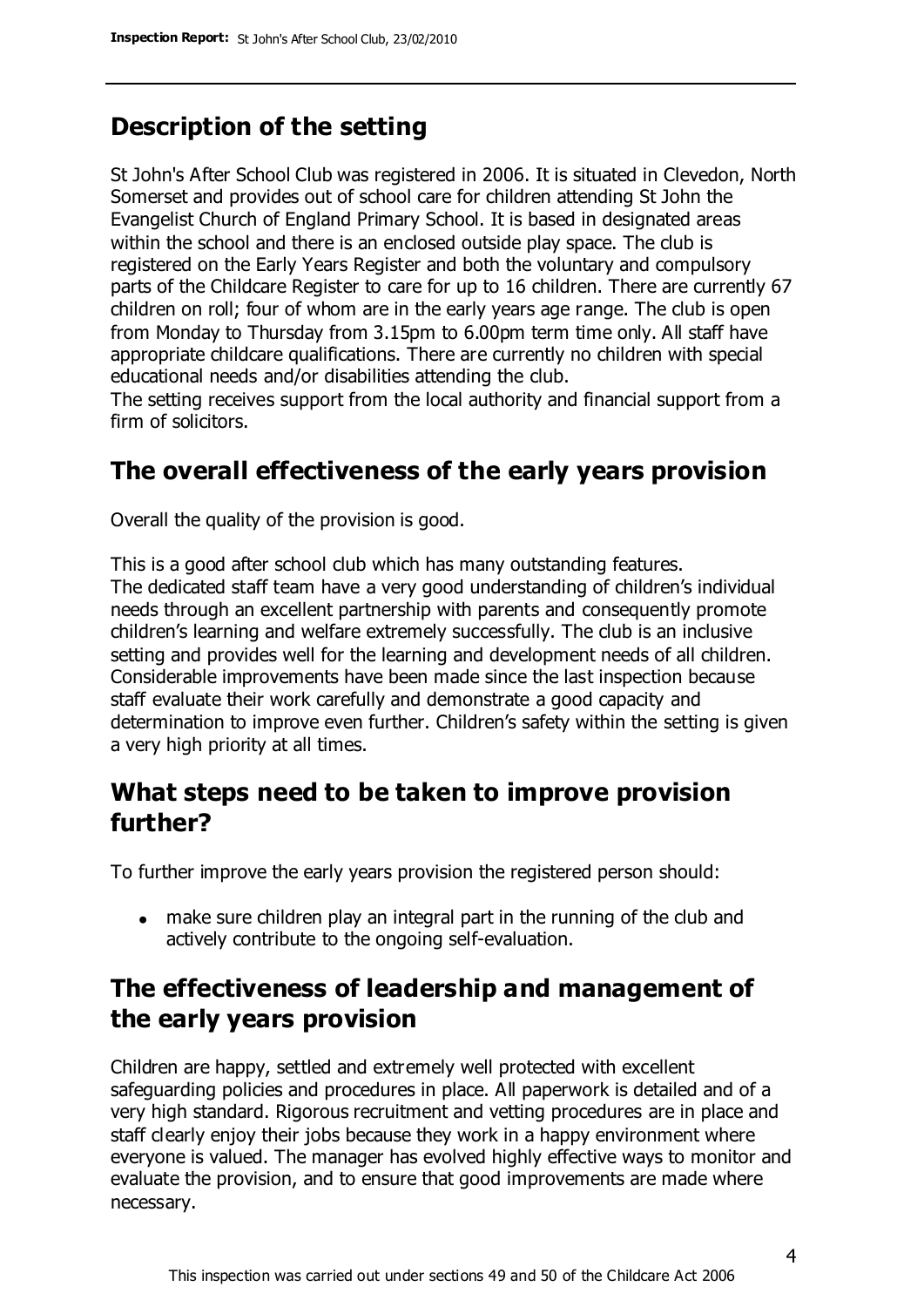The manager also works in the school during the day so she is in an ideal position to know the children and the Early Years Foundation Stage curriculum extremely well. She uses this knowledge and children's experiences in the foundation unit to ensure the very best early years practice in the club. For instance, any early writing and other activities are noted and included in the foundation children's learning diaries. The manager includes her staff in all decisions so that they feel involved in successfully evaluating all aspects of the setting. However, children are not yet sufficiently proactive in the running of the club and there are limited opportunities for them to express their views about the kinds of activities they would like. Excellent partnerships with parents and carers and the school ensure that all children have equal opportunities to succeed and have fun.

Parents and carers are kept very well-informed by way of a well-displayed notice board, articles in the school's weekly newsletter and through daily exchanges of important information. Safety is of paramount importance. The pick up procedures, for example, are very robust and ensure the children leave safely at the end of each session. Parents and carers speak highly of the after school club. They say their children are in very safe hands and love the warm friendly atmosphere. One parent said, 'We greatly value the care and attention shown to our child. The manager is brilliant and the children are happy and very safe here. This is great and very reassuring for working parents.'

## **The quality and standards of the early years provision and outcomes for children**

The youngest children and any newcomers are collected safely from their classes at the end of the school day by a smiling member of staff. Excellent liaison between the after school club team and school staff ensure children's needs are known to all which ensures a very high level of care. All children arrive at the club with enthusiasm and are welcomed warmly by staff who ask about their day. Children are very well-behaved and older ones happily support and play with younger ones. They can select their preferred snack and drink from a healthy range but are not always included in making these snacks although they have on occasions made fruit salads and designed pizzas. They enjoy being physically active when they play outdoors or in the large well-equipped hall.

A wide range of activities are on offer for children to learn and play with and staff have purchased large attractive cushions for children to collect and sit quietly and look at books if they feel tired. Staff are brilliant play partners and happily engage with the children; helping them to complete jigsaws, draw pictures or dress up. Television is available but during the inspection many children preferred to play board games together. Children's language develops very well as staff are genuinely interested in their comments and skilfully reinforce class activities. For instance, a member of staff helped one child to dress up as a snowy owl because the child had been very interested and inspired by the visit of a barn owl to the foundation class.

Children say they love attending the after school club and this is evident in their happy faces. They say they enjoy playing with different aged children and older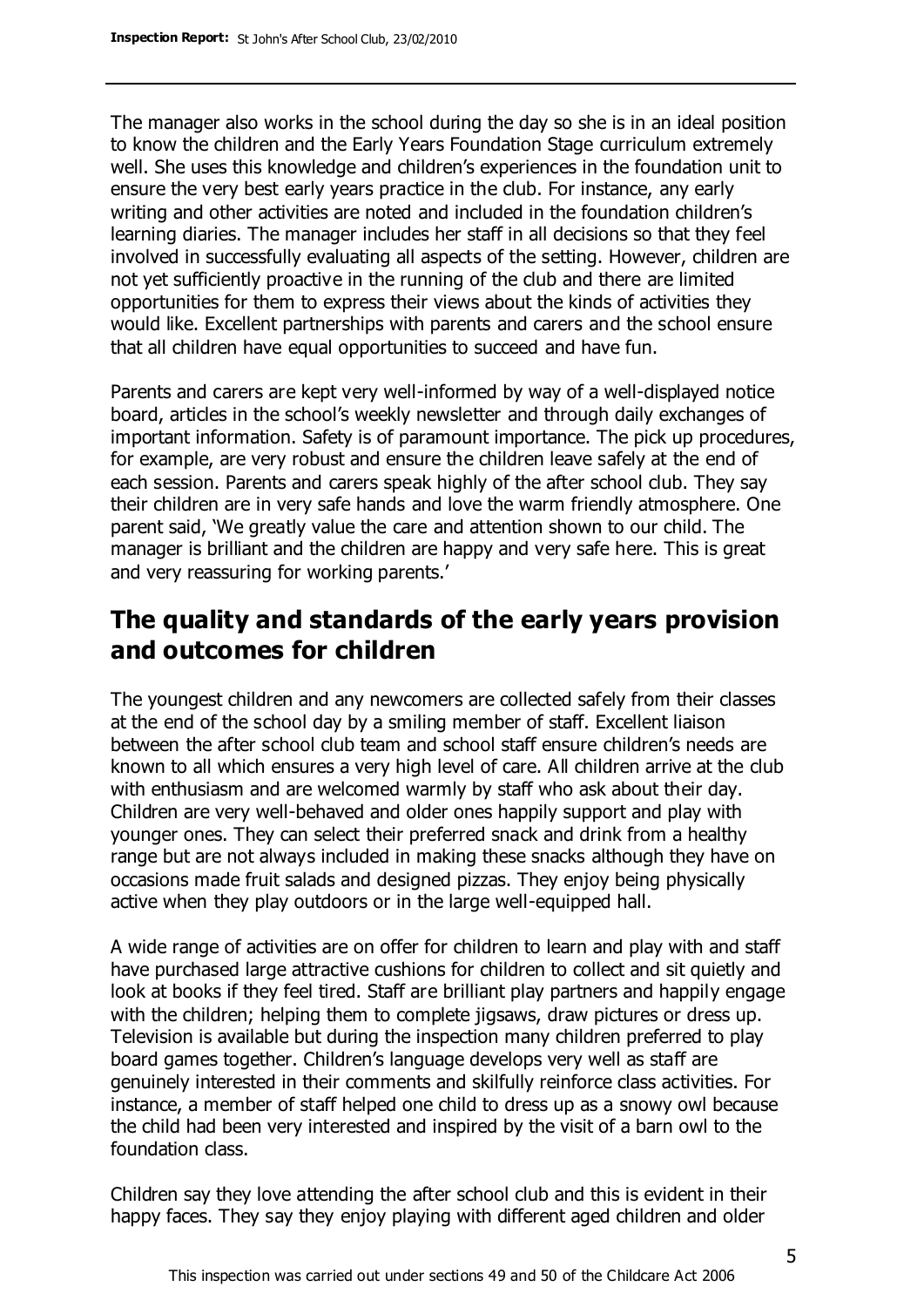pupils excelled at playing games such as 'Who is this?' with younger ones.

The club is making a strong contribution to children's all round development and provides an extremely valuable service to parents and carers at the school.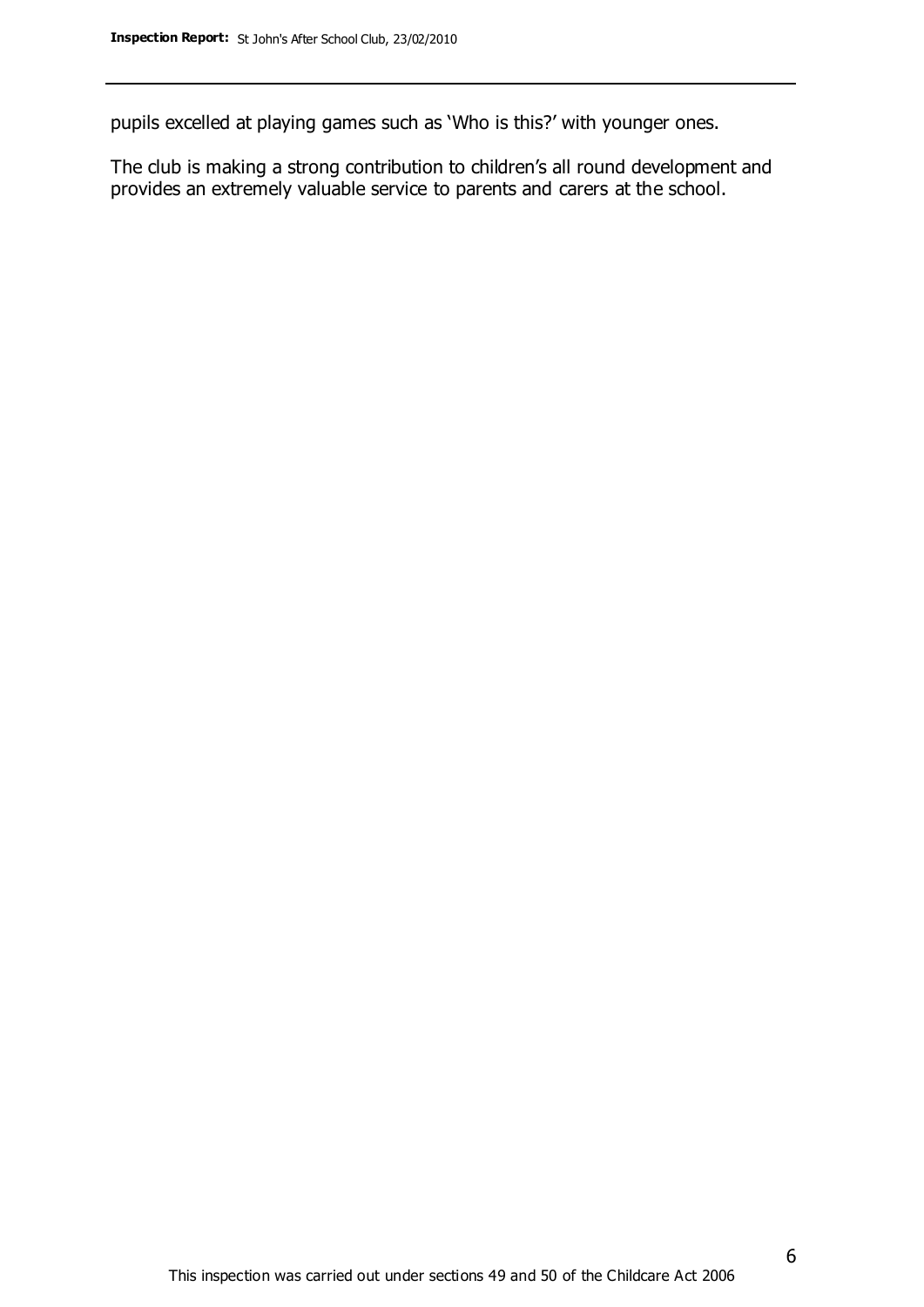# **Annex A: record of inspection judgements**

#### **The key inspection judgements and what they mean**

Grade 1 is Outstanding: this aspect of the provision is of exceptionally high quality Grade 2 is Good: this aspect of the provision is strong Grade 3 is Satisfactory: this aspect of the provision is sound Grade 4 is Inadequate: this aspect of the provision is not good enough

#### **The overall effectiveness of the early years provision**

| How well does the setting meet the needs of the<br>children in the Early Years Foundation Stage? |  |
|--------------------------------------------------------------------------------------------------|--|
| The capacity of the provision to maintain continuous                                             |  |
| improvement                                                                                      |  |

#### **The effectiveness of leadership and management of the early years provision**

| How effectively is the Early Years Foundation Stage led           |  |
|-------------------------------------------------------------------|--|
| and managed?                                                      |  |
| The effectiveness of leadership and management in embedding       |  |
| ambition and driving improvement                                  |  |
| The effectiveness with which the setting deploys resources        |  |
| The effectiveness with which the setting promotes equality and    |  |
| diversity                                                         |  |
| The effectiveness of safeguarding                                 |  |
| The effectiveness of the setting's self-evaluation, including the |  |
| steps taken to promote improvement                                |  |
| The effectiveness of partnerships                                 |  |
| The effectiveness of the setting's engagement with parents and    |  |
| carers                                                            |  |

#### **The quality of the provision in the Early Years Foundation Stage**

The quality of the provision in the Early Years Foundation Stage  $\vert$  2

#### **Outcomes for children in the Early Years Foundation Stage**

| <b>Outcomes for children in the Early Years Foundation</b>    |  |
|---------------------------------------------------------------|--|
| <b>Stage</b>                                                  |  |
| The extent to which children achieve and enjoy their learning |  |
| The extent to which children feel safe                        |  |
| The extent to which children adopt healthy lifestyles         |  |
| The extent to which children make a positive contribution     |  |
| The extent to which children develop skills for the future    |  |

Any complaints about the inspection or report should be made following the procedures set out in the guidance available from Ofsted's website: www.ofsted.gov.uk